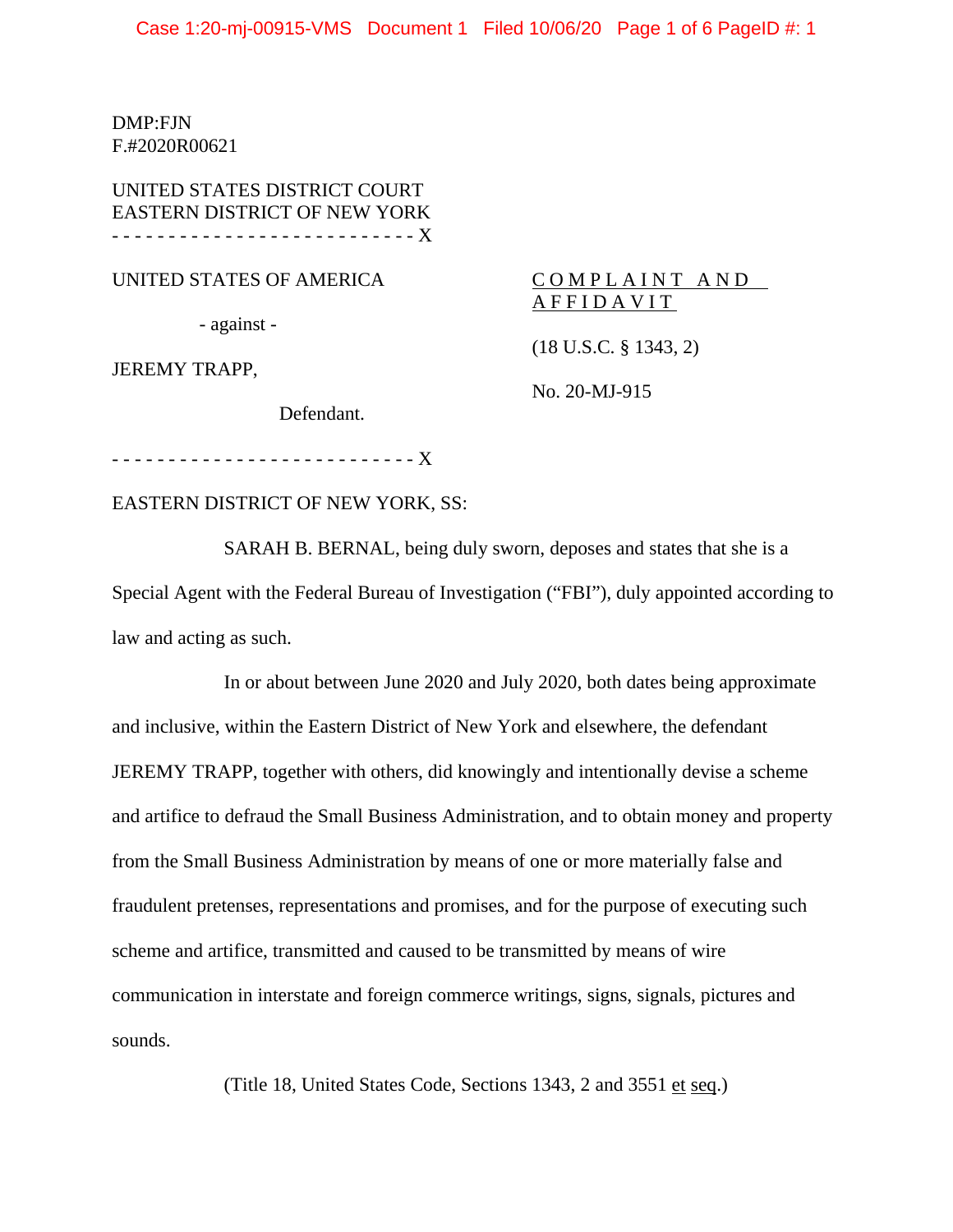The source of your deponent's information and the grounds for his belief are as follows: $<sup>1</sup>$ </sup>

1. I have been a Special Agent with the FBI for approximately three years. As a Special Agent, I have investigated numerous matters during the course of which I have conducted physical and electronic surveillance, interviewed witnesses, executed courtauthorized search warrants and used other investigative techniques to secure relevant information regarding a variety of crimes. I am familiar with the facts and circumstances set forth below from my personal review of records, documents and other physical evidence obtained during this investigation, and from communications and information provided to me by fellow agents and other government personnel with knowledge related to this investigation.

2. The Small Business Administration ("SBA") is a federal agency of the Executive Branch that administers assistance to small businesses in the United States. The Coronavirus Aid, Relief, and Economic Security ("CARES") Act is a federal law enacted on or about March 27, 2020 designed to provide emergency financial assistance to the millions of Americans who are suffering the economic effects caused by the COVID-19 pandemic. The Economic Injury Disaster Loan ("EIDL") Program is a loan program administered by the SBA.

3. The CARES Act expanded the EIDL Program, which provides small businesses with low-interest loans of up to two million dollars as economic support to help

<sup>&</sup>lt;sup>1</sup> Because the purpose of this Complaint is to set forth only those facts necessary to establish probable cause to arrest, I have not described all the relevant facts and circumstances of which I am aware.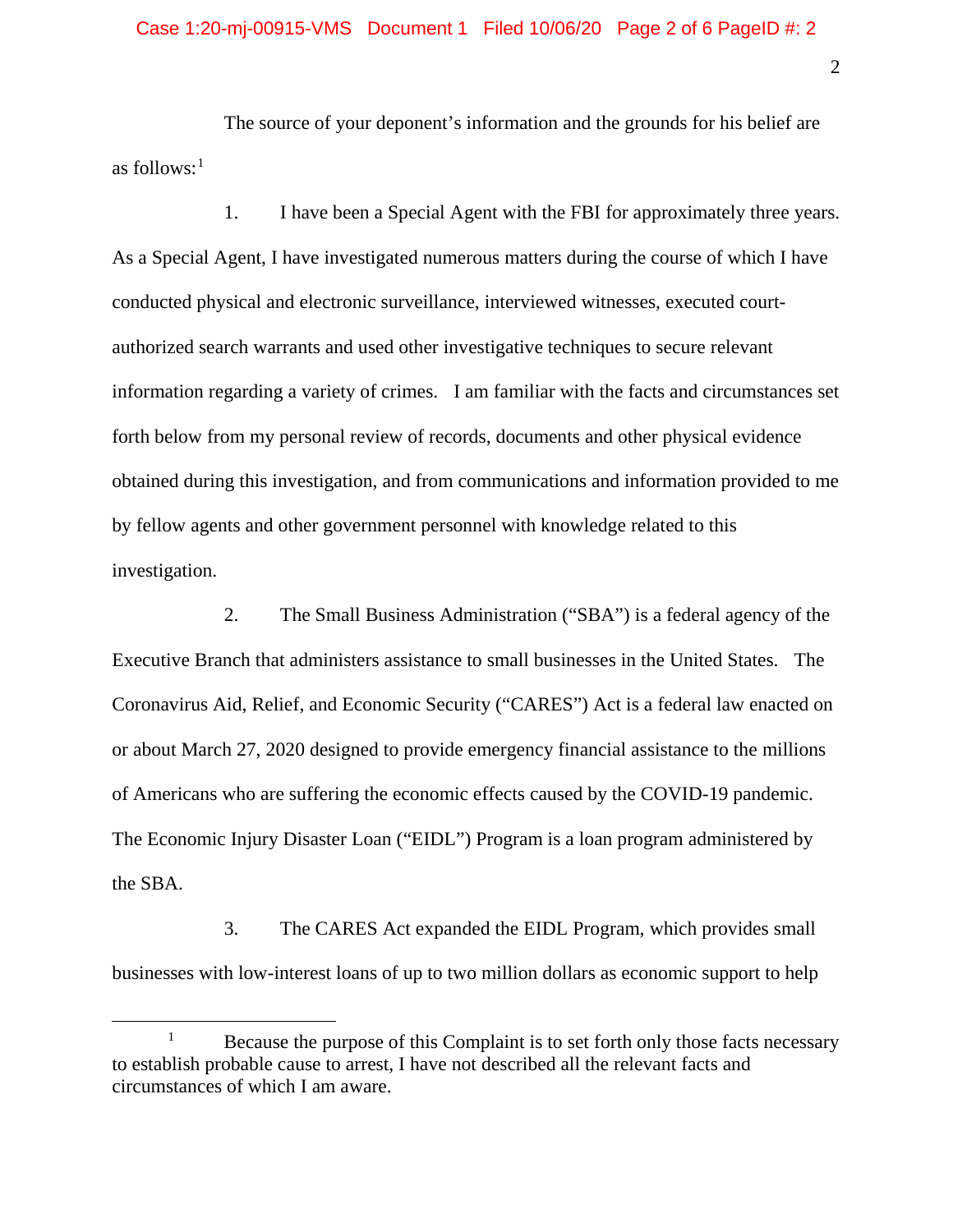offset the temporary loss of revenue experienced by businesses due to the COVID-19 pandemic. To qualify for an EIDL under the CARES Act, an applicant must have suffered "substantial economic injury" from COVID-19, based upon a company's actual economic injury determined by the SBA. EIDL funds may be used for payroll and other costs as well as to cover increased costs due to supply chain interruption, to pay obligations that cannot be met due to revenue loss, and for other similar uses. The CARES Act also permits applicants to request an advance of up \$10,000 to pay allowable working capital needs, which is expected to be paid by the SBA within three days of submission of an EIDL application, provided the application contains a self-certification under penalty of perjury of the applicant's eligibility for an EIDL. The SBA directly makes loans to applicants under the EIDL Program.

4. On or about July 17, 2020, officers with the New York City Police Department ("NYPD") arrested the defendant JEREMY TRAPP on New York State criminal charges after TRAPP crawled under a marked NYPD vehicle parked in Brooklyn, New York and cut a brake line on the vehicle. At the time of his state arrest, TRAPP had a cellular telephone (the "Trapp Cell Phone") in his possession.

5. On or about July 24, 2020, the Honorable Vera M. Scanlon, United States Magistrate Judge for the Eastern District of New York, signed a search warrant authorizing a search of the Trapp Cell Phone for, among other things, evidence relating to TRAPP's attack on the NYPD vehicle and his plans to carry out attacks against other property.

6. On or about August 4, 2020, the Honorable Steven M. Gold, United States Magistrate Judge for the Eastern District of New York, signed a federal criminal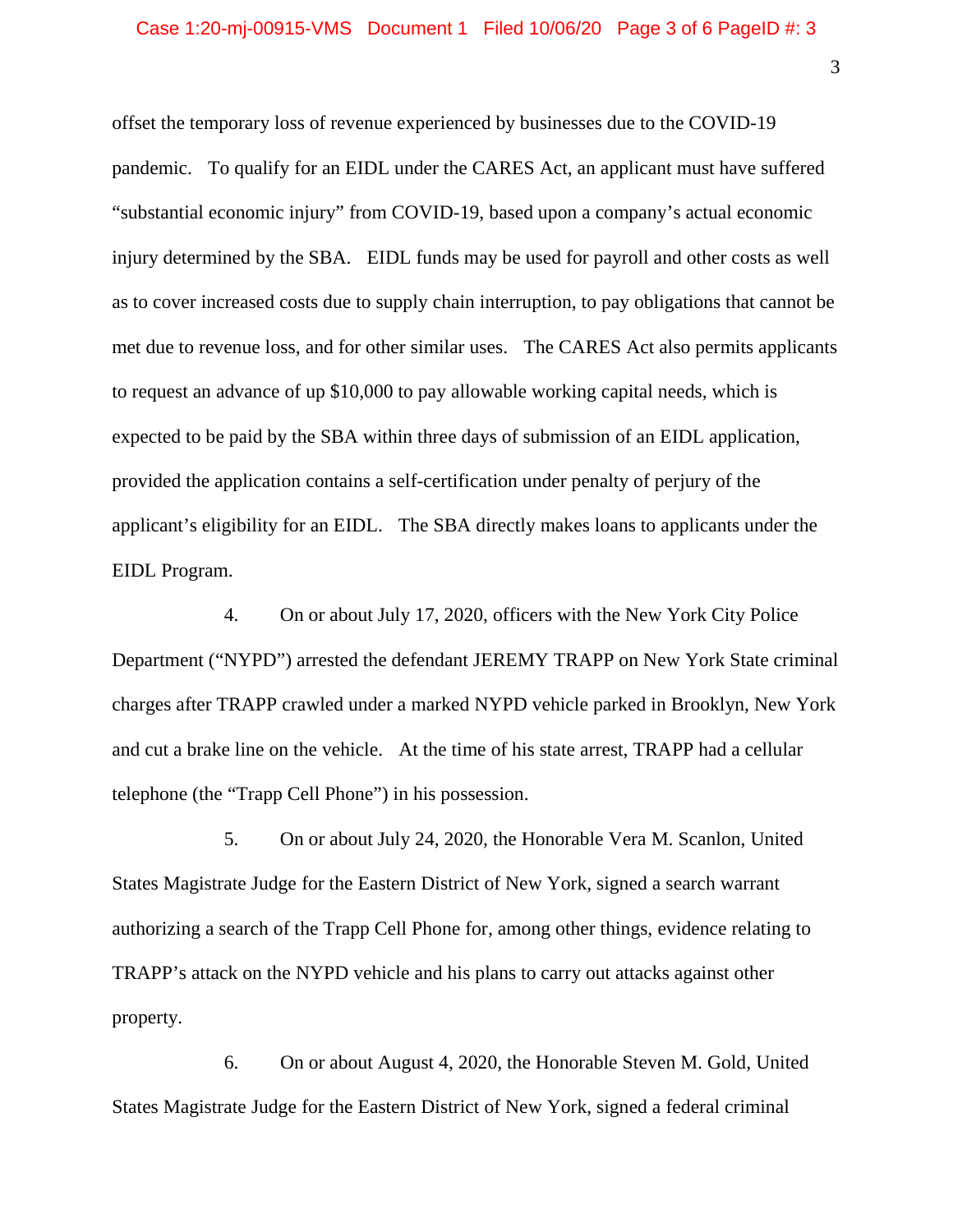complaint and arrest warrant against the defendant JEREMY TRAPP charging him with a violation of Title 18, United States Code, Section 33, for cutting a brake line on the NYPD vehicle. See 20-M-626. On or about August 5, 2020, FBI agents arrested TRAPP on the federal charges at his home in Brooklyn, New York (the "Trapp Residence") and he has remained in custody since that date.

7. In searching the Trapp Cell Phone pursuant to the warrant signed by Judge Scanlon, the reviewing agents came upon information in plain view indicating that the defendant JEREMY TRAPP was engaged in fraud associated with the EIDL Program. Specifically, screenshots (i.e. photographs) in the Trapp Cell Phone indicated that TRAPP had applied for a loan through the EIDL Program. The purported purpose of the loan was to pay employees of TRAPP's car wash business, which he claimed was located at the Trapp Residence. When the FBI arrested TRAPP at the Trapp Residence on August 5, 2020, there was no evidence that a car wash business was located (or had ever been located) at that residential location.

8. Based on the information found in the Trapp Cell Phone, the FBI contacted the SBA to investigate whether the defendant JEREMY TRAPP had, in fact, applied for EIDL funds. The SBA has informed the FBI that on or about June 18, 2020, TRAPP applied for an EIDL for his purported car wash business. The EIDL application was submitted through an online portal from an IP address located in Brooklyn, New York and the application was received and processed at a location outside the State of New York.

9. In the EIDL application, the defendant JEREMY TRAPP represented, in substance and in part, that he was the sole proprietor of a car wash business that opened for business on or about April 4, 2018. TRAPP further stated in the application that his car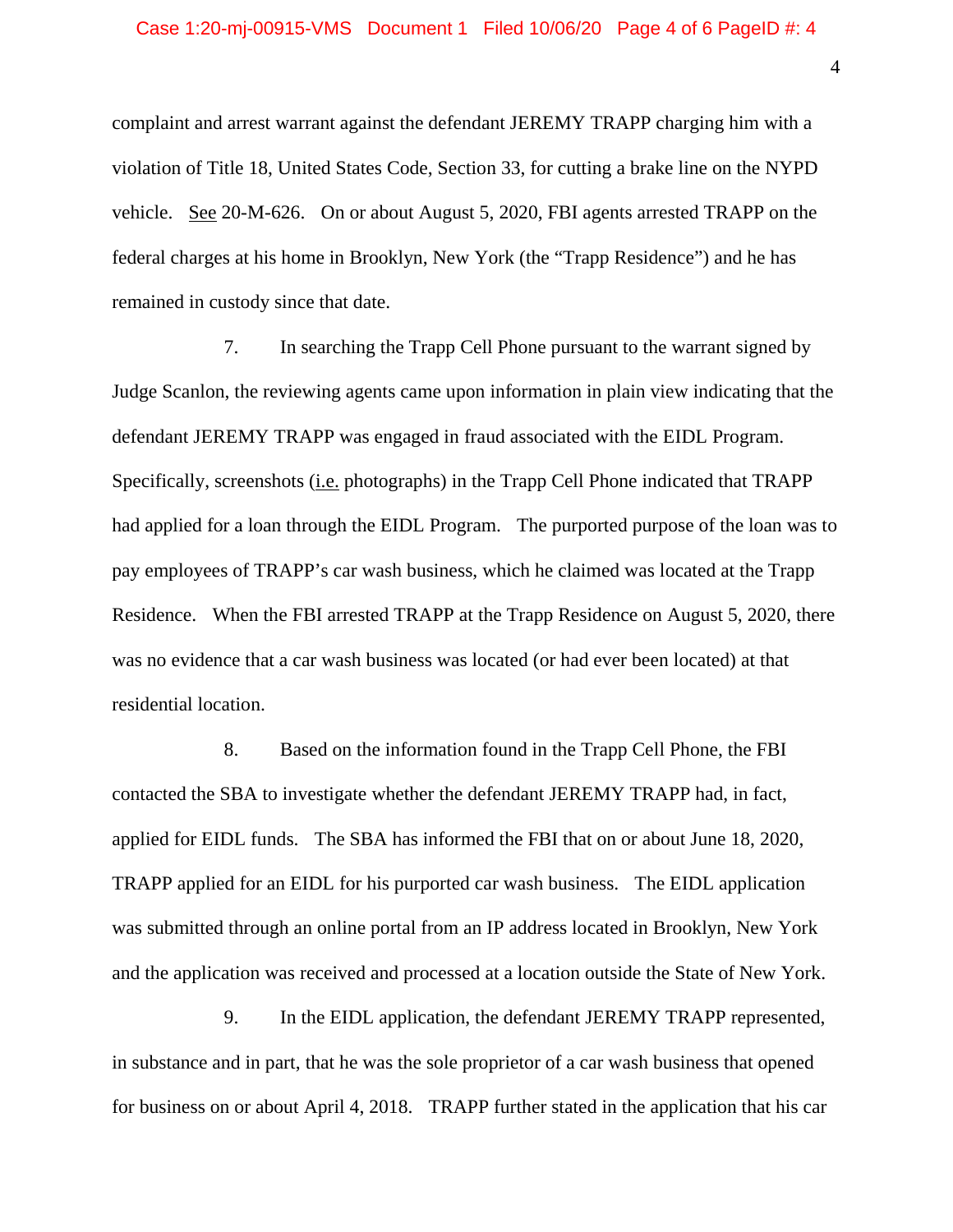wash business had 10 employees and gross revenues of \$150,000 for the 12 months prior to the COVID-19 pandemic. The address listed in the application for the car wash business was the Trapp Residence.

10. On or about June 27, 2020, the SBA authorized a \$42,500 loan to the defendant JEREMY TRAPP. The same day, TRAPP signed a Loan Authorization and Agreement with the SBA in which he certified, among other things, the following: "All representations in the Borrower's Loan application (including all supplementary submissions) are true, correct, and complete and are offered to induce SBA to make this Loan." TRAPP submitted the signed Loan Authorization and Agreement to the SBA electronically.

11. On or about June 22, 2020, the defendant JEREMY TRAPP opened a personal checking account with Bank-1, a financial institution known to me. On or about June 30, 2020, TRAPP received a \$42,400 wire transfer constituting the SBA loan from the United States Treasury. These funds were deposited into TRAPP's newly opened bank account at Bank-1.

12. On or about July 7, 2020, the defendant JEREMY TRAPP also received a \$10,000 wire transfer constituting the EIDL advance from the United States Treasury. These funds were also deposited into TRAPP's bank account at Bank-1.

13. The FBI investigation has revealed that the defendant JEREMY TRAPP never operated a commercial car wash business, let alone one that employed 10 persons or had gross revenues of \$150,000.

14. On or about September 10, 2020, FBI agents interviewed the defendant JEREMY TRAPP's mother at the Trapp Residence, which is also her primary residence.